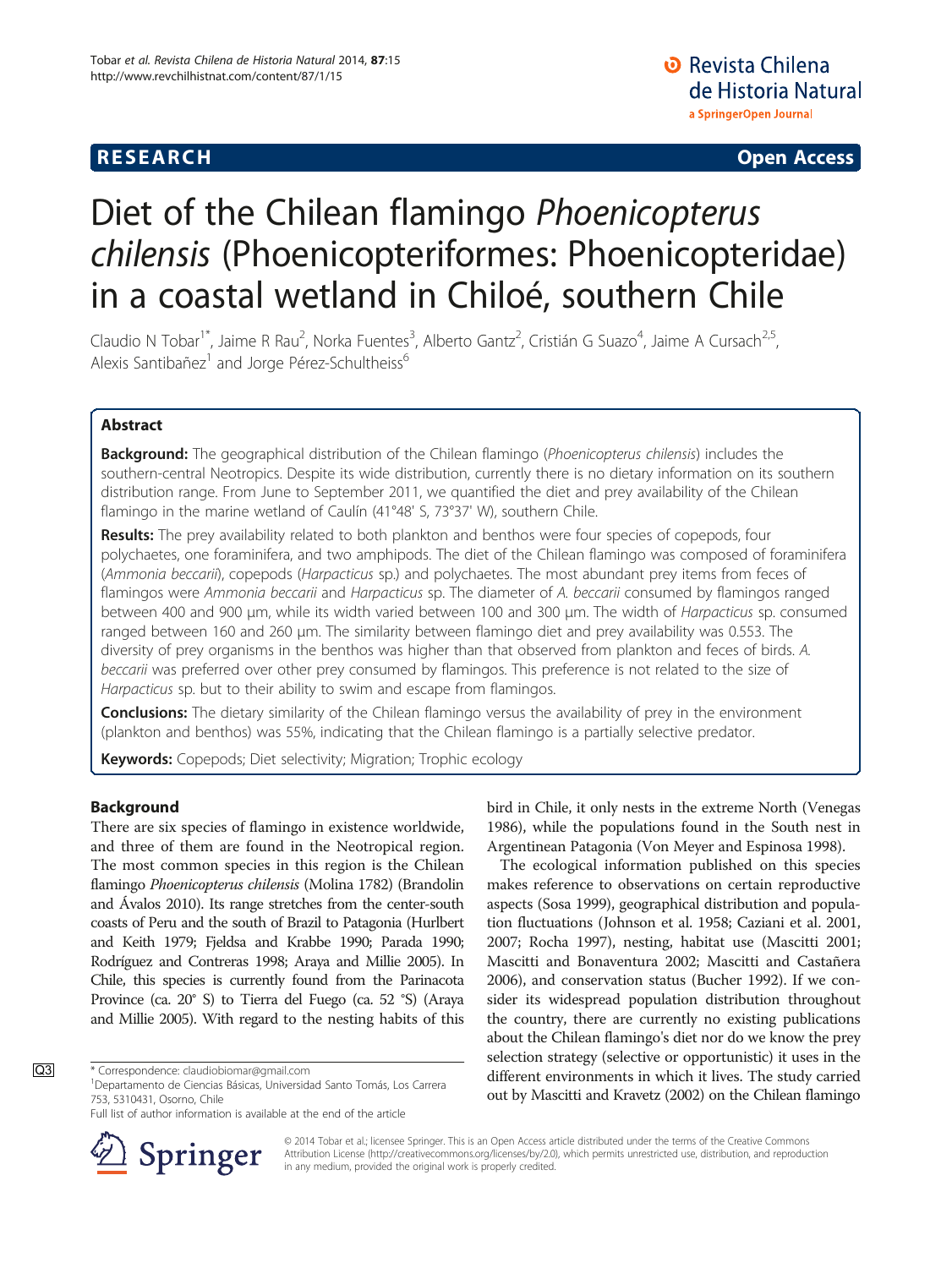and the Andean flamingo (Phoenicoparrus andinus Philippi 1854) and James's flamingo (Phoenicopterus jamesi, Sclater 1886) in the Argentinean Andean Plateau do indicates, however, that these species select their prey based on size due to a distinctive characteristic of their beaks, which contain small ridges to capture food when filtering the substrate. Other authors describe the Chilean flamingo as an omnivorous bird that feeds principally on diatoms, nematodes, and planktonic crustaceans (Hurlbert [1982](#page-6-0); Hurlbert et al. [1986;](#page-6-0) Rodríguez [2005\)](#page-6-0). According to the records of Von Meyer and Espinosa [\(1998\)](#page-6-0), the Chilean flamingo keeps to the intertidal flats of Chiloé's island called Isla Grande to feed for most of the year except in summer. The presence of this species in the south of Chile and specifically in Chiloé could be related to its migratory routes as it moves towards Argentinean Patagonia in the spring and summer in search of nesting sites (Markham [1975;](#page-6-0) Von Meyer and Espinosa [1998](#page-6-0)). Its presence on the coast of the central and southern regions of Chile is largely associated with estuarial areas, which could be related to the higher quantity of food available in this kind of habitat during the winter season, as is the case with other migratory birds (Muñoz [1994;](#page-6-0) Cifuentes [2007](#page-6-0)). The protected coastal areas of the Chiloé Ecoregion and the Patagonian waterways in the south of Chile (ca. 42° to 43° S) provide a combination of nutritional resources and rest areas for resident and migratory birds. They are one of the main wintering sites in the south of the American continent for various species of coastal bird. This results from a combination of the area's oceanographic productivity and its topography (Morrison and Ross [1989](#page-6-0)). These protected intertidal areas contain high concentrations of phytoplankton (Avaria et al. [1997](#page-5-0)), which allow macrobenthic communities to be sustained (Quijón and Jaramillo [1993\)](#page-6-0). These macrobenthic communities display seasonal variations in the abundance of benthic organisms. On the other hand, in spite of the high diversity of resident and migratory aquatic birds that live in Caulín Bay, there is in fact no existing information on prey availability in the benthos of the bay's intertidal zone (Cifuentes [2007\)](#page-6-0).

As a result, the objectives of this study were to present the first quantifiable information on the diet of the Chilean flamingo, to quantify potential prey profile availability (zooplankton and benthos), and to determine the size of prey consumed in a marine wetland on the Isla Grande island in Chiloé, southern Chile. Our hypothesis was as follows: The Chilean flamingo will not show evidence of dietary selection and will consume the prey present in Caulín Bay opportunistically.

# Methods

#### Study area

Visits to Caulín Bay were carried out over three consecutive days between the months of June and September 2011. Sampling days coincided with the lowest tides, allowing for a greater surface area for sample collection. Potential prey profile availability was quantified, and their feces were collected for diet evaluation. The Caulín Bay (41° 49′ S, 73° 38′ W) bird sanctuary is found in the northern zone of Chiloé's Isla Grande Island, southern Chile (Figure [1](#page-2-0)). The sand flat features an annual average tide height of around 4.5 m at spring tide and 3 m at neap tide (Cifuentes [2007\)](#page-6-0). The intertidal strip is approximately 600 m at spring tide (Cifuentes [2007](#page-6-0)). The River Huenque runs through the middle of the sand flat, dividing it into two sectors. The eastern sector is primarily muddy, while the western sector is primarily sandy (Cifuentes [2007\)](#page-6-0). The intertidal zone of Caulín Bay is subject to the constant harvesting of sea products, especially the collection and cultivation of pelillo seaweed (Gracilaria chilensis Bird, McLachlan and Oliveira 1986) and Bluff oyster (Ostrea chilensis Philippi 1845).

### Sampling methodology

The Chilean flamingo's available food and the variation of that food over the different months were characterized. Samples of plankton were taken at the feeding sites and the control sites. The feeding sites were located in the intertidal zone of Caulín Bay and were chosen based on observation of the bioperturbations left by the Chilean flamingo during feeding. The bioperturbation is known as a 'feeding ring', and it is produced by the birds' feet churning up the benthos as it swivels on its axis and uses its body as a pivot. It filters the suspended sediment with its beak and then deposits the filtered sediment in the center of the ring (Cifuentes [2007](#page-6-0)). In order to sample the zooplankton, horizontal sweeps of 800-m transects were made perpendicular to the tideline. To avoid stirring up sediment in the Chilean flamingo's feeding sites, these were undertaken as discreet walks using conical plankton nets (net mouth area 0.3 m diameter by 1.2 m in length), with a mesh size of 150 μm, to obtain a total of 12 samples.

The taxonomic analysis was carried out in the laboratory with a stereoscopic microscope  $(x10$  to  $x30)$  and an optical microscope (OM) with ×400 magnification. Taxonomic guides (Araya and Zúñiga [1985;](#page-5-0) Goddard and Zúñiga [1995\)](#page-6-0) and OM photographs of the different taxa were used to identify the prey. The OM photographs were taken with the aid of a photographic camera (Sony DSC-HX200V, Sony Corporation, Tokyo, Japan) incorporated into the microscope. Once the samples were classified, the frequency that each prey animal appeared was determined. In turn, the abundance and size of each prey animal were recorded for the most frequent prey animals. To record the abundance of the most frequent zooplankton prey, a count was carried out using transects according to the method proposed by Villafañe and Reid [\(1995](#page-6-0)).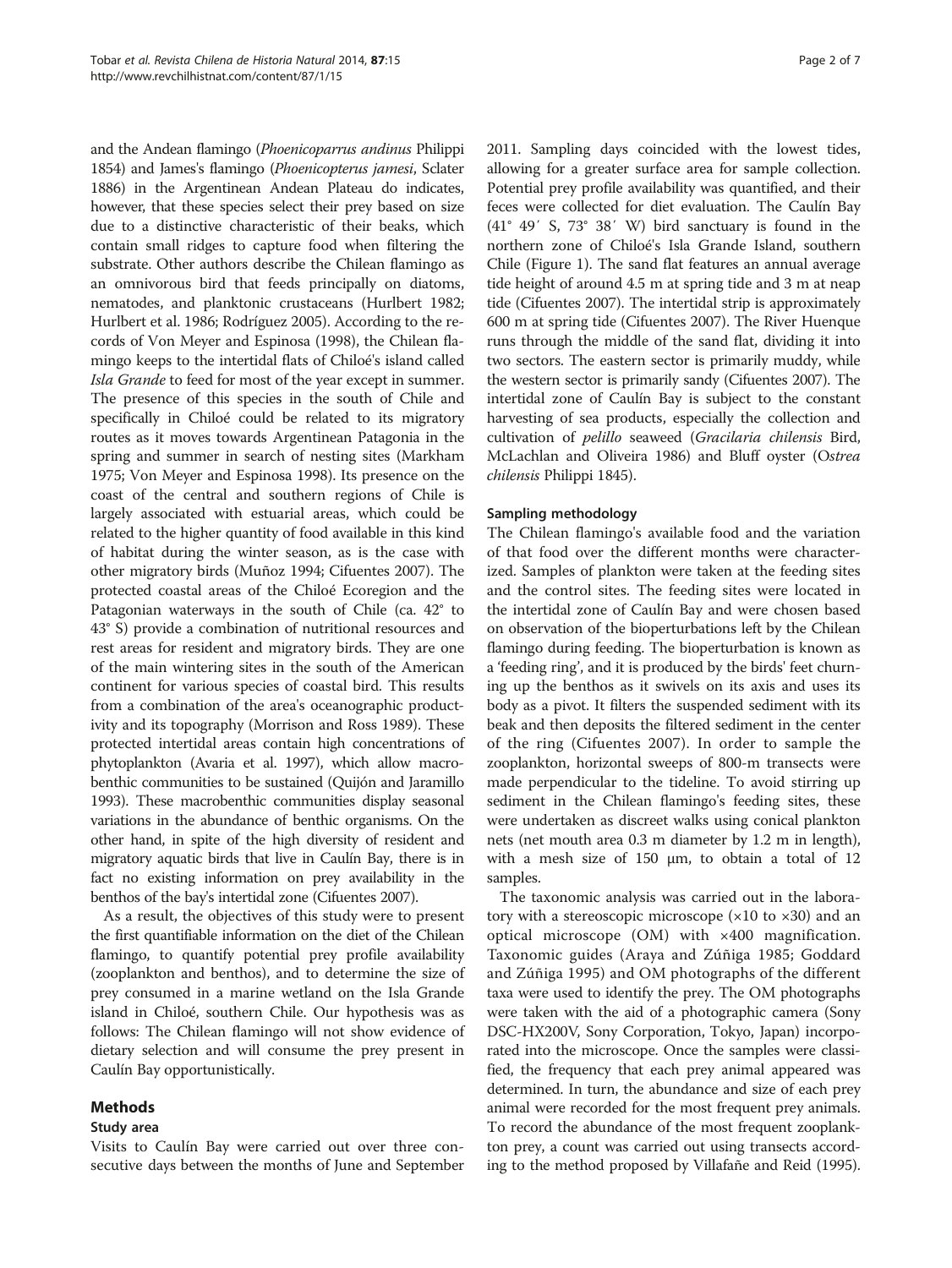<span id="page-2-0"></span>

The Sedgwick-Rafter camera was replaced by a microscope slide and a slide cover of  $32 \times 25$  mm. A 0.05-ml portion was deposited on the slide, and three equidistant horizontal transects were taken avoiding border effects (Fabricius et al. [2005](#page-6-0)). To obtain the abundance of prey animals per sample, the average of three counts for each of the samples was taken. To measure the most frequent species, LAS Versión 1.5 software incorporated into a Leica EZ microscope (Leica Microsystems Ltd., Milton Keynes, UK) was used.

During the study period, the monthly sampling of macroinvertebrates present in the benthos was taken during the spring tide (Cifuentes [2007\)](#page-6-0). Six random samples were taken from the first 10 cm in depth (three at the Chilean flamingo's feeding area and three at control sites). A corer with a 7-cm diameter was used for this purpose. The samples were studied under a stereoscopic microscope and an OM, and the organisms identified using taxonomic guides (Rozbaczylo [1980;](#page-6-0) Jaramillo [1982](#page-6-0)) were preserved in 10% formalin so that the specimens could later be quantified. To obtain the abundance of prey animals per sample, the average of three counts for each of the samples was taken. To measure the most frequent species, LAS Versión 1.5 software incorporated into a Leica EZ microscope was used.

The diet of the Chilean flamingo was evaluated by means of the analysis of a total of 77 feces that were collected during low tide in feeding sites used by the birds. Each feces corresponded to the deposit of an individual adult, which were classified as belonging to this age group via observation of its plumage using a microscope (×60) during the feeding and subsequent defecation process. The feces were collected once the birds had left the feeding sites. They were subsequently dried at ambient temperature and then processed in the laboratory. The feces were studied under a stereoscopic microscope and OM, and the organisms were identified using taxonomic guides and were preserved in 10% formalin so that the specimens could later be quantified. To quantify and measure the size of the most frequent prey animals (crustaceans and foraminifera) in the feces of the Chilean flamingo, the same methodology was used as for the quantification of available prey. To quantify the polychaetes, one individual corresponded to one pair of jaws since the rest of the polychaete was digested.

#### Statistical analysis

The similarity of the species present in the environment (plankton and benthos) versus those present in the feces was estimated using Horn's quantitative index of overlap (Rau [2009\)](#page-6-0) and the QUANTAN computational program (Brower et al. [1997](#page-5-0)). The taxonomic diversity present in the environment and the diversity of prey in the Chilean flamingo's diet were determined using the Shannon-Wiener  $(H)$  index and the (Franja [1993](#page-6-0)) program. The Hutcheson test was used to compare the Chilean flamingo's dietary diversity and potential prey profile availability. This allowed for a comparison of the  $H'$  diversity and its associated analytical variances using a test analogous to Student's  $t$  test (see Moreno [2001\)](#page-6-0). To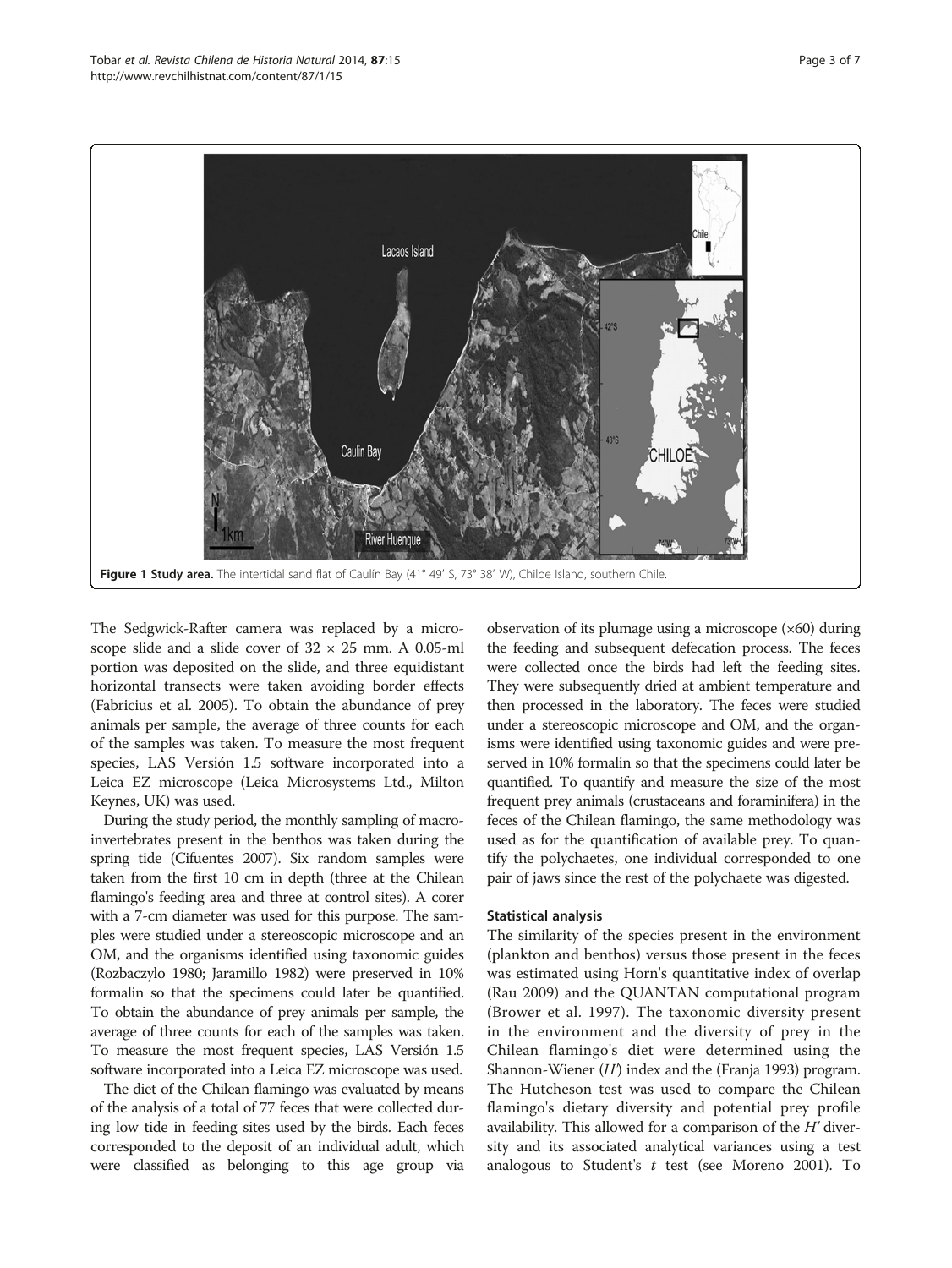compare the differences in the frequency of occurrence of the Chilean flamingo's most consumed prey with the frequency of occurrence for the prey present in the feeding sites during the different study months, an  $\chi^2$  y test was used, and in the event that it was significant, Bonferroni simultaneous confidence intervals (BSCI) were formed. A  $\chi^2$  y test was also used in order to compare the difference in frequency of the sizes of prey consumed by the Chilean flamingo, and in the event that it was significant, BSCI were used. BSCI are ranges of statistical probability that are used in multiple paired comparisons. They have been used to calculate the selection of resources, such as prey and feeding sites (Suazo et al. [2012\)](#page-6-0), since they allow one to establish the significance that an expected probability per category will fall within, or outside of, the interval constructed for the observed probability (Neu et al. [1974](#page-6-0); Byers et al. [1984](#page-5-0)). To compare the monthly differences for the most abundant species of zooplankton in the water column, as well as macroinvertebrates present in the benthos at the feeding sites used by the Chilean flamingo during the study months, the nonparametric Kruskal-Wallis test was used with a significance level of 95%. The online statistical package ([http://vassarstats.](http://vassarstats.net/) [net/\)](http://vassarstats.net/) was used for all statistical analysis.

### Results

#### Prey availability

Four species of copepod were identified in the water column in the feeding sites used by the Chilean flamingo. Of these, three were described at the level of the genus

and one at the level of the order. The most abundant copepod during this study was Harpacticus sp. (Table 1). No significant differences were recorded in the availability of zooplankton during the study months (Kruskal-Wallis test  $H_4 = 23.138$ ;  $P = 0.336$ ).

A total of seven species of organism present in the benthos were identified: four polychaetes, a foraminifera, and two amphipods. The most abundant species both in the feeding sites and in the control sites during the study period was the polychaete Perinereis gualpensis (Jeldes 1963) (Table 1). No significant differences were recorded in the availability of organisms in the benthos during the study months (Kruskal-Wallis test  $H_4 = 0.666$ ;  $P = 0.881$ .

#### Dietary analysis

A total of three prey categories were identified; the foraminifera Ammonia beccarii Linné 1758, the copepod Harpacticus sp., and the remains of polychaetes (jaws). No frustules nor diatoms were observed. The most abundant preys in the feces of the Chilean flamingo were A. beccarii and Harpacticus sp. (Table [2](#page-4-0)). The diameter of the foraminifera consumed by the flamingo ranged from 400 to 900 μm with a positive selection (preference) for organisms within the range of 500 to 700 μm ( $\chi^2$  = 132.104, g.l. = 5, P = 0.0001). The width of the foraminifera ranged between 100 and 300 μm, with a positive selection for organisms within the range of 200 to 300  $\mu$ m ( $\chi^2$  = 32.649, g.l. = 2, P = 0.0001) (Figure [2\)](#page-4-0). The width of Harpacticus sp. consumed by the Chilean

Table 1 Monthly variation (mean  $\pm$  SD) of planktonic and benthic organisms

| <b>Species</b>        | June                  | July                  | August                   | September            |
|-----------------------|-----------------------|-----------------------|--------------------------|----------------------|
| Plankton              |                       |                       |                          |                      |
| Copepods              |                       |                       |                          |                      |
| Harpacticus sp.       | $40 \pm 85$           | $14 \pm 11$           | $24 \pm 17$              | $17 \pm 25$          |
| Halicyclops sp.       | $4 \pm 3$             | $2 \pm 3$             | $4 \pm 4$                | $6 \pm 8$            |
| Dactylopusia sp.      | $6 \pm 4$             | $1 \pm 1$             | $\overline{\phantom{a}}$ | 3±4                  |
| Cyclopoida            | $1 \pm 2$             |                       | $\overline{\phantom{a}}$ | $\sim$               |
| Benthos               | a/c                   | a/c                   | a/c                      | a/c                  |
| Polychaetes           |                       |                       |                          |                      |
| Nereididae            | $6 \pm 7/6 \pm 3$     |                       |                          |                      |
| Perinereis gualpensis | $17 \pm 15/16 \pm 15$ | $29 \pm 14/42 \pm 12$ | $23 \pm 24/27 \pm 21$    |                      |
| Boccardia sp.         | ٠                     | $5 \pm 1/7 \pm 4$     | $6 \pm 5/10 \pm 8$       |                      |
| Polychaete sp.        | $\overline{a}$        |                       | $1 \pm 2/1 \pm 1$        | $36 \pm 43/7 \pm 10$ |
| Foraminifers          |                       |                       |                          |                      |
| Ammonia beccarii      | $3 \pm 1/6 \pm 7$     |                       | $1 \pm 2/1 \pm 2$        |                      |
| Amphipods             |                       |                       |                          |                      |
| Corophium insidiosum  | $8 \pm 14/8 \pm 13$   |                       | $1 \pm 1/1 \pm 1$        |                      |
| Heterophoxus sp.      | $1 \pm 2/1 \pm 1$     |                       |                          |                      |

The organisms were present at (a) foraging sites used by the Chilean flamingo and (c) control sites in Caulín Bay.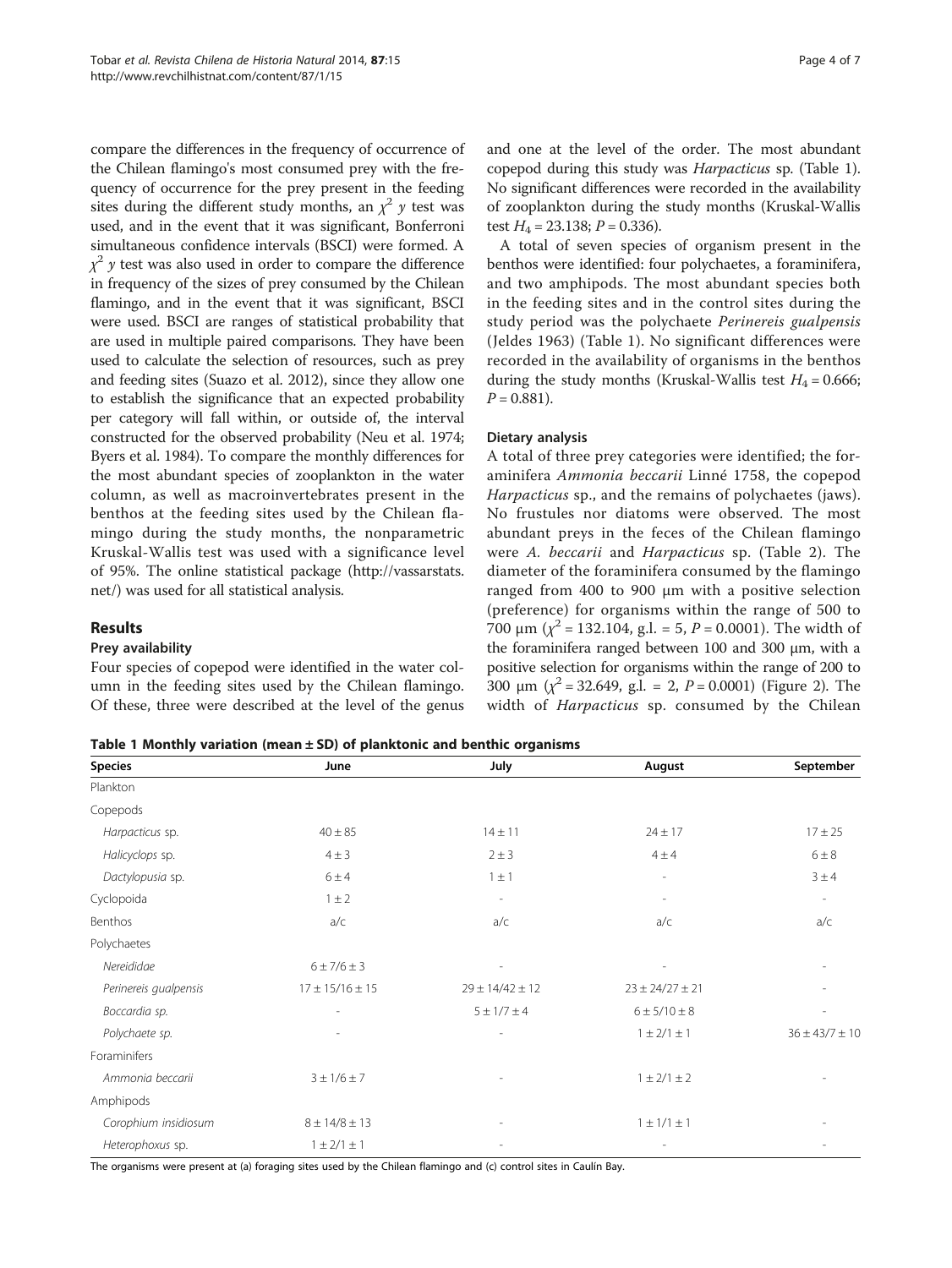<span id="page-4-0"></span>Table 2 Prey abundance (Ind\*ml<sup>−1</sup>) observed in the feces of the Chilean flamingo

| <b>Species</b>   | $Ind^*ml^{-1}$ |
|------------------|----------------|
| Polychaetes      | 87             |
| Harpacticus sp.  | 992            |
| Ammonia beccarii | 2,370          |

Table 3 Diversity of preys  $(H' \pm S^2)$  in different types of substratum and in feces of the Chilean flamingo

| Trophic diversity (H') |  |  |
|------------------------|--|--|
| $1.35 + 0.01999$       |  |  |
| $0.706 + 0.0065$       |  |  |
| $0.717 + 0.00355$      |  |  |
|                        |  |  |



and (C) body width of copepod Harpacticus sp.

flamingo ranged between 160 and 260 μm with a positive selection for organisms within the range of 180 to 220 μm ( $\chi^2$  = 195.400, g.l. = 5, P = 0.0001) (Figure 2).

The dietary similarity of the Chilean flamingo versus the availability of prey in the environment (plankton and benthos) was 0.553. The diversity of prey present in the benthos was greater than that which was observed for the zooplankton and that which was present in the feces of the Chilean flamingo (Table 3). On comparing the diversity of prey present in the environment and in the feces, significant differences were only found for the paired comparison of the prey present in the benthos (Hutcheson *t* test = 4.032;  $P < 0.05$ ).

With regard to the frequency of occurrence in all of the feces, the foraminifera (A. beccarii) was observed to prevail over the rest ( $\chi^2$  = 4973.52, g.l. = 6, P = 0.0001). According to the Bonferroni simultaneous confidence intervals (BSCI), the prey item A. beccarii was consumed above the level expected by chance, and therefore, it was positively selected by the Chilean flamingo. Meanwhile, the Harpacticus sp. and the polychaetes were negatively selected (rejected) since they were consumed at levels lower than those expected by chance (Table 4).

# Discussion

The diet of the Chilean flamingo is considered omnivorous, since it feeds both on phytoplankton (i.e., diatoms) and on zooplankton (i.e., copepods, brachiopods) (Rodríguez [2005](#page-6-0)). However, according to the information presented in this study, the diet of the Chilean flamingo in Caulín Bay was carnivorous and its trophic spectrum was made up of three kinds of invertebrate prey just as has been recorded by other authors in lagoons that this flamingo uses for feeding in the Andean Plateau (Hurlbert [1982;](#page-6-0) Hurlbert et al. [1984](#page-6-0),

Table 4 Prey selection of the Chilean flamingo in the study area from June to September 2011

| Prey             | P observed | P expected | <b>Bonferroni intervals</b>       |
|------------------|------------|------------|-----------------------------------|
| Harpacticus sp.  | 0.287      | 0.840      | $0.183 \leq P_1 \leq 0.391^*$ (-) |
| Polychaetes      | 0.028      | 0.150      | $0.000 \le P_2 \le 0.066^*$ (-)   |
| Ammonia beccarii | 0.685      | 0.010      | $0.578 \leq P_3 \leq 0.792^*$ (+) |

Bonferroni's simultaneous confidence intervals were applied to assess observed versus expected proportion of consumed prey. \*Statistically significant differences P < 0.05 (−) corresponded to prey items consumed less than expected by chance, and (+) consumed in greater proportion than expected by chance.  $\chi^2$  = 4973.52; P = 0.0001.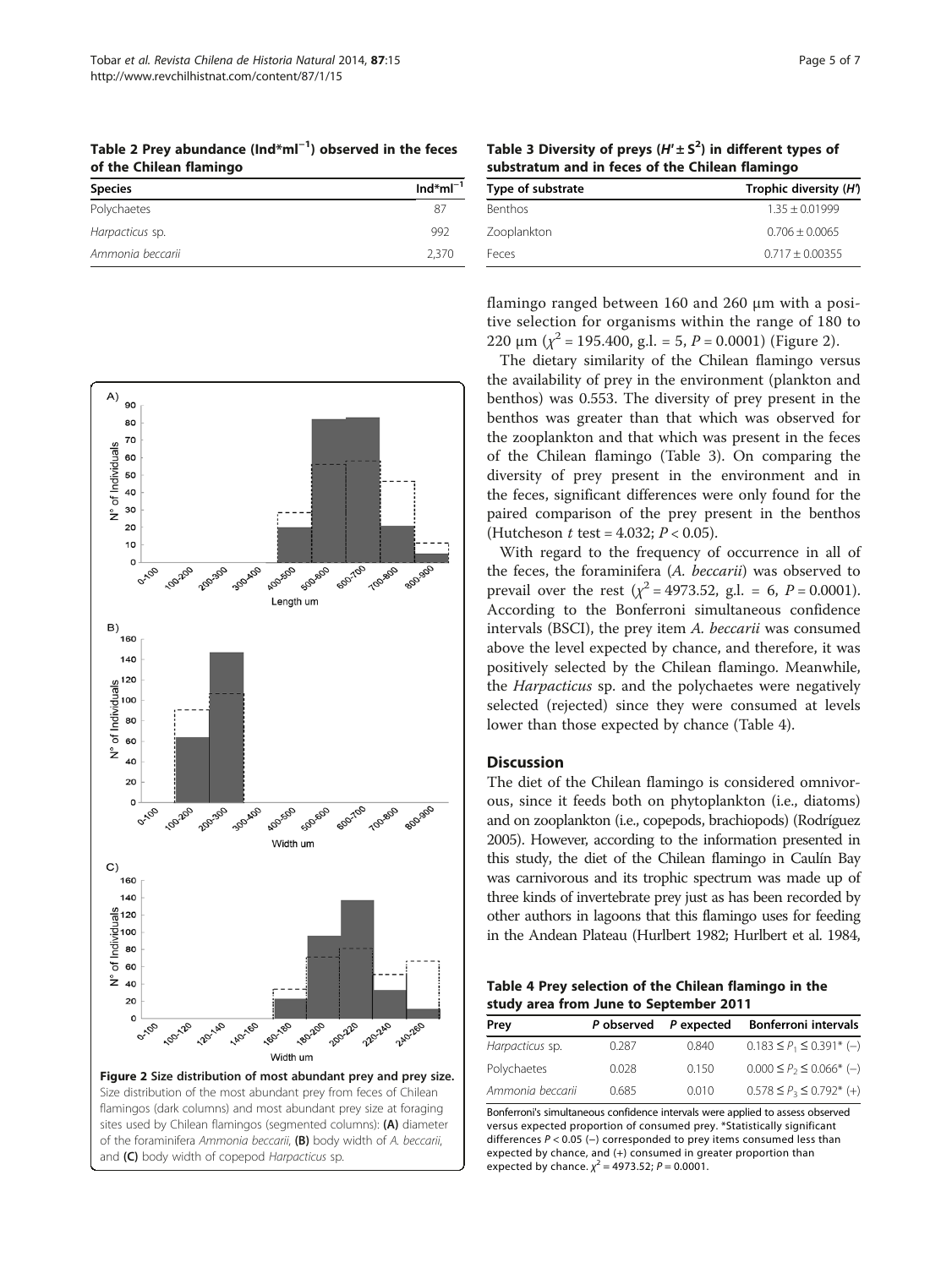<span id="page-5-0"></span>[1986](#page-6-0)). In spite of the fact that diatoms were observed in the areas used by the Chilean flamingo for feeding, no diatom frustules were seen in the feces. The absence of diatom frustules in the diet of the Chilean flamingo may be due to the smaller size of these organisms (CN Tobar, pers. observ. 2011), which are not caught by the filtering ridges found in the Chilean flamingo's beak (Mascitti and Kravetz [2002](#page-6-0)). When the Chilean flamingo's beak is closed, this functional sieve has at least 80 μm between the side ridges of the proximal part of the beak and spaces of no more than 959 μm in the curved and distal parts (Mascitti and Kravetz [2002](#page-6-0)). The diatoms found in the marine wetlands of Caulín Bay are between 20 and 105 μm in size, smaller than the diatoms found in the Chilean Altiplano Lakes (between 58 and 140 μm), which are the main food of the Andean flamingo (Phoenicoparrus andinus Philippi 1854) (Tobar et al. [2012](#page-6-0)). The information contributed by Mascitti and Kravetz ([2002](#page-6-0)) on the diet of the three flamingo species suggests that the filters found in their beaks create differences in the size of prey selected by each of these birds.

The potential prey profile availability with regard to zooplankton was represented by just four species while eight were recorded in the benthos. For the more abundant species both in the zooplankton and in the benthos, variations in abundance were recorded throughout the different sampling months.

With regard to the prey consumed most frequently by the Chilean flamingo, the foraminifera A. beccarii and the copepod Harpacticus sp. stood out. The size of both the diameter and the width of the foraminifera and the width of the copepod are consistent with the size of organisms  $(>100 \mu m)$  consumed by this flamingo in the lagoons found in the Argentinean Andean Plateau (Mascitti and Kravetz [2002](#page-6-0)). The dietary similarity of the Chilean flamingo versus the availability of prey in the environment (plankton and benthos) was 55%, indicating that the Chilean flamingo is a partially selective predator. The Chilean flamingo's prey selection is not governed by the nutritional elements provided by the prey consumed, but rather by the morphostructural restrictions of the bird's beak. With regard to the flamingo's positive selection for A. beccarii ahead of Harpacticus sp., this is not related to its size, but rather to the prey's escape behavior, due to the swimming capabilities that copepods use to avoid falling prey to the Chilean flamingo (Hurlbert [1982](#page-6-0)).

# Conclusion

The diet of the Chilean flamingo in Caulín Bay was carnivorous and its trophic spectrum was made up of only three kinds of invertebrate prey. The potential prey profile availability with regard to zooplankton was represented by just four species while eight were recorded in the benthos. For the more abundant species both in the zooplankton and in the benthos, variations in abundance were recorded throughout the different sampling months. The prey consumed most frequently by the Chilean flamingo, the foraminifera Ammonia beccarii and the copepod Harpacticus sp. stood out. The size of both the diameter and the width of the foraminifera and the width of the copepod are consistent with the size of organisms  $($  > 100 $\mu$ m). The dietary similarity of the Chilean flamingo versus the availability of prey in the environment (plankton and benthos) was 55%, indicating that the Chilean flamingo is a partially selective predator.

#### Competing interests

The authors declare that they have no competing interests.

#### Authors' contributions

CNT, JAC, AS conceived the study and participated in its design and coordination. JRR, NF, AG participated in the design of the study and performed the statistical analysis. JPS participates in the taxonomic identification. All authors read and approved the final manuscript.

#### Acknowledgements

The authors thank Dr. Gonzalo Gajardo for making the physical space and the microscopic equipment of the Laboratory of Genetics, Aquaculture and Biodiversity of the University of Los Lagos available, and Patricia Beristain, Margarita Parraguez, Jonnathan Vilugrón, and Mauricio Martínez for providing materials and for their important comments in the development of this research. The first author (CNT) would like to thank Ramón Molina and family (Ostras Caulín) for their logistical support and imparting their knowledge on the birds found in Caulín; to Christopher Anderson, Martin Thiel, and Diego Meier for corrections to the manuscript; and finally to the BIODES Research Center of the University of Los Lagos for officially financing this research.

#### Author details

1 Departamento de Ciencias Básicas, Universidad Santo Tomás, Los Carrera 753, 5310431, Osorno, Chile. <sup>2</sup>Laboratorio de Ecología, Depto de Ciencias Biológicas y Biodiversidad & Programa IBAM, Universidad de Los Lagos, Casilla 933, 5310887, Osorno, Chile. <sup>3</sup>Departamento de Acuicultura y Recursos Agroalimentarios, Universidad de Los Lagos, Casilla 933, 5310887, Osorno, Chile. <sup>4</sup> Department of Animal Ecology and Systematics, Justus Liebig University Giessen, Heinrich-Buff-Ring 38, 35392, Giessen, Germany. 5 Programa de Doctorado en Ciencias mención Conservación y Manejo de Recursos Naturales, Universidad de Los Lagos, Casilla 557, 5310887, Puerto Montt, Chile. <sup>6</sup>Centro de Estudios en Biodiversidad (CEBCh), Magallanes 1979 5312498, Osorno, Chile.

#### Received: 13 June 2013 Accepted: 30 June 2014 Published online: 16 August 2014

#### References

- Araya JM, Zúñiga LR (1985) Manual taxonómico del zooplancton lacustre de Chile. Boletín Limnológico, Universidad Austral de Chile 8:1–169
- Araya BM, Millie GH (2005) Guía de campo de las aves de Chile, 10th edn. Ed. Universitaria, Chile
- Avaria S, Cassis D, Muñoz P, Vera P (1997) Distribución del microfitoplancton marino en aguas interiores del sur de Chile en octubre de 1995 (Crucero Cimar-Fiordo 1). Ciencia y Tecnología del Mar 20:107–123
- Brandolin G, Ávalos M (2010) Nuevos registros estivales de flamenco andino Phoenicoparrus andinus para la llanura central de Argentina, Provincia de Córdoba. Cotinga 32:5–7
- Brower J, Zar J, Von ende C (1997) Field and laboratory methods for general ecology, 4th edn. Wm C. Brown Publishers, Dubuque, Iowa
- Bucher E (1992) Population and conservation status of flamingos in Mar Chiquita, Cordoba, Argentina. Colonial Waterbirds 15:179–184
- Byers CR, Steinhorst RK, Krausman PR (1984) Clarification of a technique for analysis of utilization-availability data. Journal of Wildlife Management 48:1050–1053